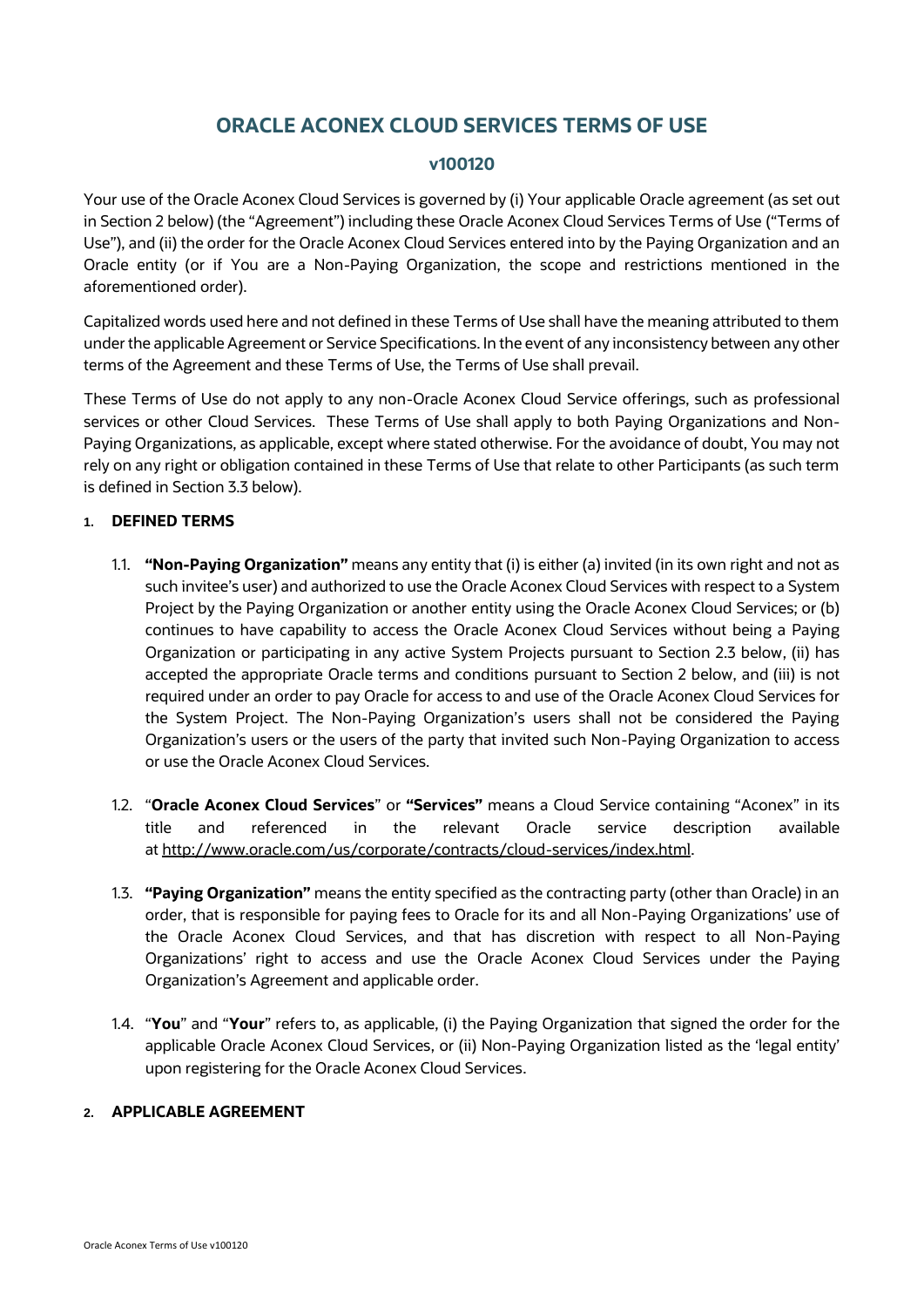- 2.1. Project Access. For each System Project You are accessing through the Oracle Aconex Cloud Services, the following terms apply in relation to Your use of the Oracle Aconex Cloud Services for that System Project only:
	- (a) *Non-Paying Organization:* If You are invited to a System Project as a Non-Paying Organization, by accessing the Oracle Aconex Cloud Services You agree to be bound by Your Agreement being the country-specific version (based on Your physical location or if one is not available for Your physical location, then the United States' version) of the Oracle Cloud Services Agreement available at <http://www.oracle.com/us/corporate/contracts/cloud-services/index.html> that is current at the time of Your first access to that System Project (Your Agreement may also be referred to herein as "Project Agreement"). Your Project Agreement incorporates the then current version of these Terms of Use, which are available on [http://www.oracle.com/us/corporate/contracts/cloud-services/index.html.](http://www.oracle.com/us/corporate/contracts/cloud-services/index.html) For the avoidance of doubt, Your access and use of the Oracle Aconex Cloud Services related to each System Project, in Your capacity as a Non-Paying Organization, is governed by a standalone Project Agreement.
	- (b) *Paying Organization:* If You are accessing the Oracle Aconex Cloud Services as a Paying Organization, the terms of Your order and Your Agreement referenced in the aforementioned order will apply to Your use of the Oracle Aconex Cloud Services in Your capacity as Paying Organization for the System Project(s) under such order only. Unless otherwise stated in Your order, Your Agreement also incorporates the version of these Terms of Use current as of the date of Your order.
- 2.2. Additional Services. If You execute an order with Oracle for ancillary Oracle Aconex Cloud Services related to a System Project (such as an online archive or a project archive) as a Paying Organization ("Additional Services"), the terms of Your order and applicable Agreement referenced in the aforementioned order will apply to Your use of such Additional Services only. Unless otherwise stated in Your order, Your Agreement also incorporates the version of these Terms of Use current as of the date of Your Additional Service's order.
- 2.3. Other Access. You will be considered a Non-Paying Organization in the event You have capability to access or use the Oracle Aconex Cloud Services without participating in any active System Projects or are not receiving an online archive service under Section 2.2 above ("Non-Active NPO"). Your aforementioned access capabilities or usage will be governed by the latest version of the Project Agreement (incorporating the latest version of these Terms of Use, which may be updated at Oracle's discretion). For the avoidance of doubt, as soon as You cease to be a Non-Active NPO, the Project Agreement under this Section will be terminated. Without prejudice to any of Oracle other rights under the Project Agreement or otherwise, Oracle reserves the right to terminate the Non-Active NPO's Project Agreement and/or such party's access to the Oracle Aconex Cloud Services at any time and without notice.

# **3. USE OF SERVICES**

3.1. In consideration of the Paying Organization's timely payment of all applicable fees and compliance with the terms and conditions of the Paying Organization's Agreement and the applicable order (together the "Paying Organization Terms") and the Non-Paying Organization's compliance with the terms of the Project Agreement and the scope and restrictions contained in the Paying Organization's order, Oracle will make the Oracle Aconex Cloud Services listed in the Paying Organization's order available to the Paying Organization and all Non-Paying Organizations (if applicable) pursuant to Your Agreement and applicable order . Except as otherwise stated in the Paying Organization Terms, You have the nonexclusive, worldwide, limited right to use the applicable Oracle Aconex Cloud Services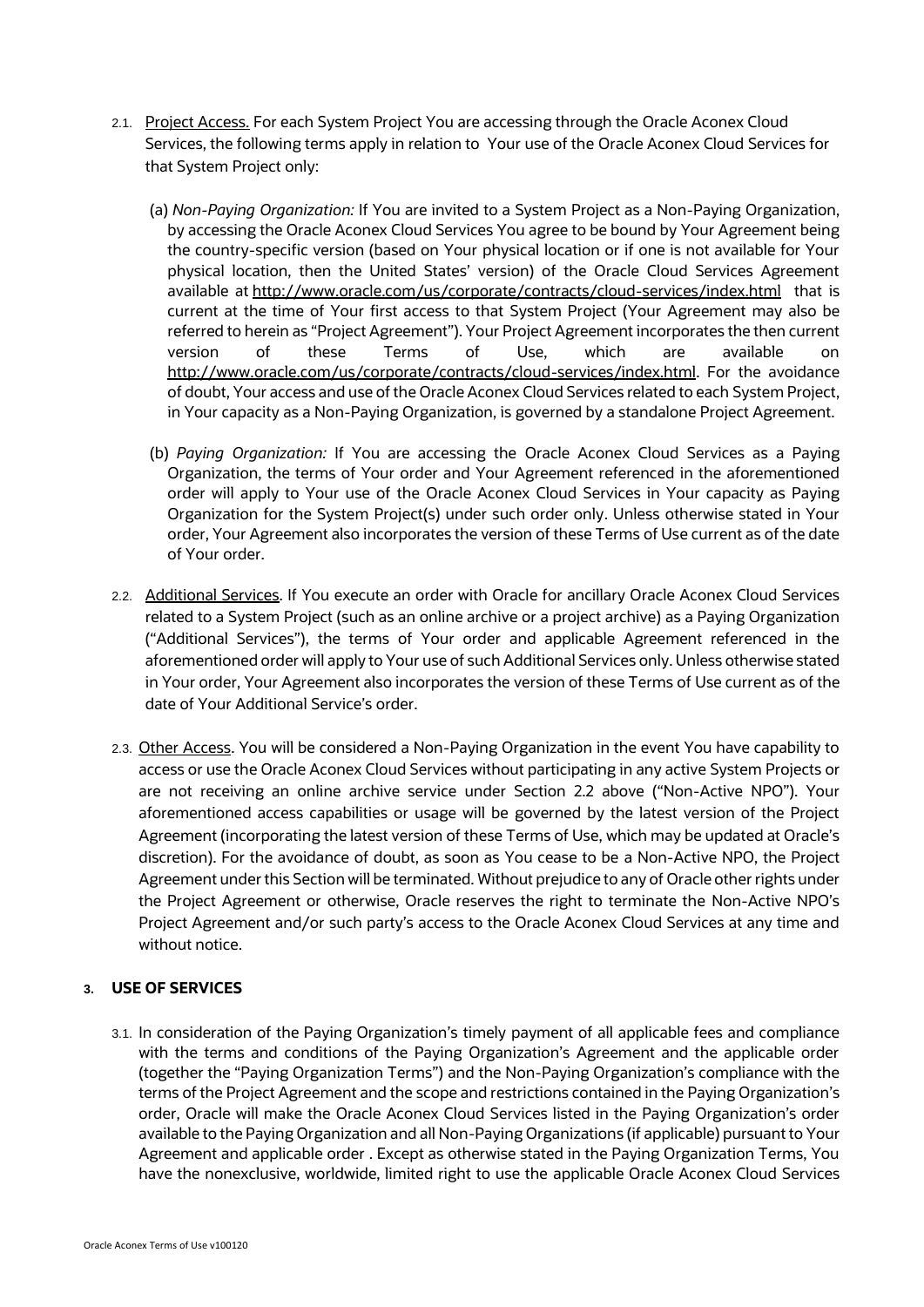during the period defined in the Paying Organization's order (the "Services Period"), unless earlier terminated in accordance with Your Agreement or the Paying Organization Terms, solely in support of the Paying Organization's Project(s) and subject to the terms of Your Agreement, the scope and restrictions specified in the Paying Organization's order and applicable Service Specifications. You may allow Your Users to use the Oracle Aconex Cloud Services for this purpose, and You are responsible for their compliance with Your Agreement and the Paying Organization's order (or if You are a Non-Paying Organization, the scope and restrictions mentioned in the aforementioned order). The Paying Organization agrees to inform all Non-Paying Organizations of the scope and restrictions specified in (i) the Paying Organization's order; and (ii) the Service Specification applicable to the Oracle Aconex Cloud Services. The Paying Organization further agrees to inform all Non-Paying Organizations of their rights and obligations under the applicable Paying Organization's Data Processing Agreement.

- 3.2. You acknowledge that by uploading, transmitting and receiving data or other content to and from the Oracle Aconex Cloud Services, You are making data and other content available for the use by You and other Participants (as defined below) and the retraction or deletion of such data and other content may adversely affect those Participants. Any request by You to delete or modify Your Content should be provided via or by the Paying Organization to Oracle. The Paying Organization agrees to obtain prior consent from all applicable Non-Paying Organizations prior to providing Oracle with such request. Notwithstanding the foregoing, Oracle is not responsible for the result of any conflicting requests or obtaining or verifying any consents.
- 3.3. You acknowledge that You may access through, within, or in conjunction with Your use of, the Oracle Aconex Cloud Services, data or other content provided by entities (other than You) that are participating in the System Project (the "Participants"). For the purposes of the Oracle Aconex Cloud Services and the Agreement, such Participants' data shall be considered Your Content. You acknowledge and agree that (i) such data or other content is provided on an "as-is" and "as available" basis by Participants without any warranty of any kind from Oracle, (ii) Oracle is not responsible for, and shall have no obligation to control, monitor, or correct, such data or other content, and (iii) such data or content may impact Your use of the Oracle Aconex Cloud Services. To the extent not prohibited by law, Oracle disclaims all liabilities arising from or related to such data or other content or for any impact the availability, deletion or retraction of such data or content has on Your Content or Your use of the Services, including but not limited to where such deletion or retraction is undertaken by Oracle pursuant to a Participant's instructions. Notwithstanding Section 3.2 above, You agree to indemnify Oracle against any claim by a Participant related to Oracle deleting or retracting Your Content based on Your instructions and it is Your responsibility to obtain the other Participants' prior consent.
- 3.4. You acknowledge that upon the Paying Organization's written request to Oracle to remove a Non-Paying Organization from a System Project, Oracle will provide the Non-Paying Organization with at least 14 days' notice prior to terminating such access.
- 3.5. You are responsible for maintaining the confidentiality of the access credentials (e.g., username and password) used to access the Oracle Aconex Cloud Services, and agree that You will not share access credentials among users or disclose those credentials to any third party.
- 3.6. Notwithstanding the definition of a Non-Paying Organization above, if a 'Project Owning Organization' (as this term is defined below) for any System Project is not the Paying Organization, the following terms apply:
	- (a) The Paying Organization is responsible for the Project Owning Organization and its' users actions and their compliance with the terms of (i) the Paying Organization Terms (except in relation to the payment of fees), and (ii) the applicable Project Agreement between the Project Owning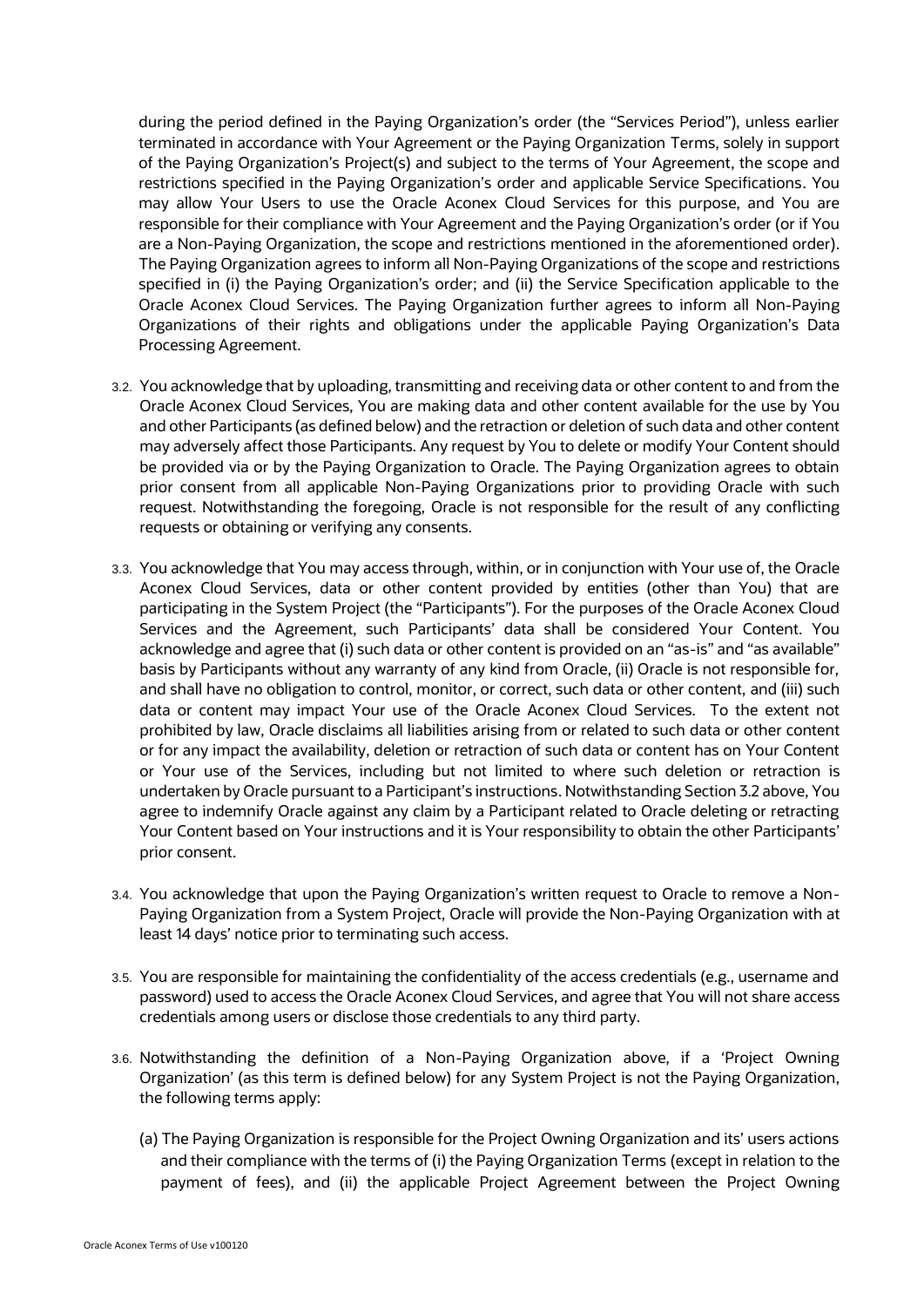Organization and Oracle. For the avoidance of doubt, the Project Owning Organization may not enforce any right against Oracle or an Oracle affiliate under the Paying Organization Terms. Nothing in this section shall preclude (i) the Project Owning Organization from enforcing any of its' rights under the applicable Project Agreement against Oracle; or (ii) Oracle or Oracle affiliates enforcing any right under the Paying Organization Terms (against the Paying Organization) or under the Project Agreement against the Paying Organization and/or the Project Owning Organization.

(b) Should Oracle receive any instructions directly from the Project Owning Organization or any of its users, such instructions will be considered made by the Paying Organization. Oracle has no obligation to ensure the compatibility or accuracy of instructions received from the Paying Organization or Project Owning Organization, and Oracle is not responsible for the effect of any conflicting instructions. Any Confidential Information disclosed by Oracle to the Project Owning Organization shall not be a breach of the confidentiality provisions in the Paying Organization Terms.

For the purposes of this Section, a 'Project Owning Organization' means any Non-Paying Organization that has accepted Oracle's terms related to Non-Paying Organizations and is appointed to administer a System Project on the Oracle Aconex Cloud Services.

# **4. CHANGE IN SCOPE**

- 4.1. Without prejudice to any other rights Oracle may have under Your Agreement, if the Paying Organization or any Non-Paying Organization is, in Oracle's reasonable opinion, using the Oracle Aconex Cloud Services outside of the scope identified in an order or Services Specification, or if the scope of a Project increases, Oracle may require the Paying Organization to execute an order with Oracle reflecting such changed use and charge the Paying Organization additional fees, which additional fees shall be proportional to the additional scope of use, as determined in Oracle's sole reasonable judgment. If the Paying Organization objects to such increased fees or does not execute an order with Oracle reflecting such usage, then Oracle may at its discretion (a) require the Paying Organization and applicable Non-Paying Organizations to discontinue any excess or prohibited use of the Oracle Aconex Cloud Services, and/or (b) terminate the applicable Oracle Aconex Cloud Services specified under the order on not less than 30 days' written notice to the Paying Organization. If Oracle terminates any orders or part thereof as specified in the preceding sentence, the Paying Organization must pay within 30 days all amounts (plus related taxes and expenses) that are due up to the end of the original Services Period.
- 4.2. A Non-Paying Organization has no obligation to pay any fees in connection with the Oracle Aconex Cloud Services for as long as it remains a Non-Paying Organization. Where You wish to acquire Additional Services related to a System Project, then You will be required to enter into a separate agreement with Oracle for the relevant services subject to the payment of additional fees and You will be considered a Paying Organization in relation to these Additional Services only.
- 4.3. Where You acquire Additional Services, such Additional Services will be for Your own use and other Participants will not have any rights to use or access such Additional Services, unless otherwise stated in the applicable order or Service Specifications.

# **5. LIMITATION OF LIABILITY (APPLICABLE TO NON-PAYING ORGANIZATION ONLY AND REPLACING THE LIMITATION OF LIABILITY PROVISIONS IN THE AGREEMENT)**

5.1. IN NO EVENT WILL EITHER PARTY OR ITS AFFILIATES BE LIABLE FOR ANY INDIRECT, CONSEQUENTIAL, INCIDENTAL, SPECIAL, PUNITIVE, OR EXEMPLARY DAMAGES, OR ANY LOSS OF REVENUE, PROFITS, SALES, DATA, DATA USE, GOODWILL, OR REPUTATION.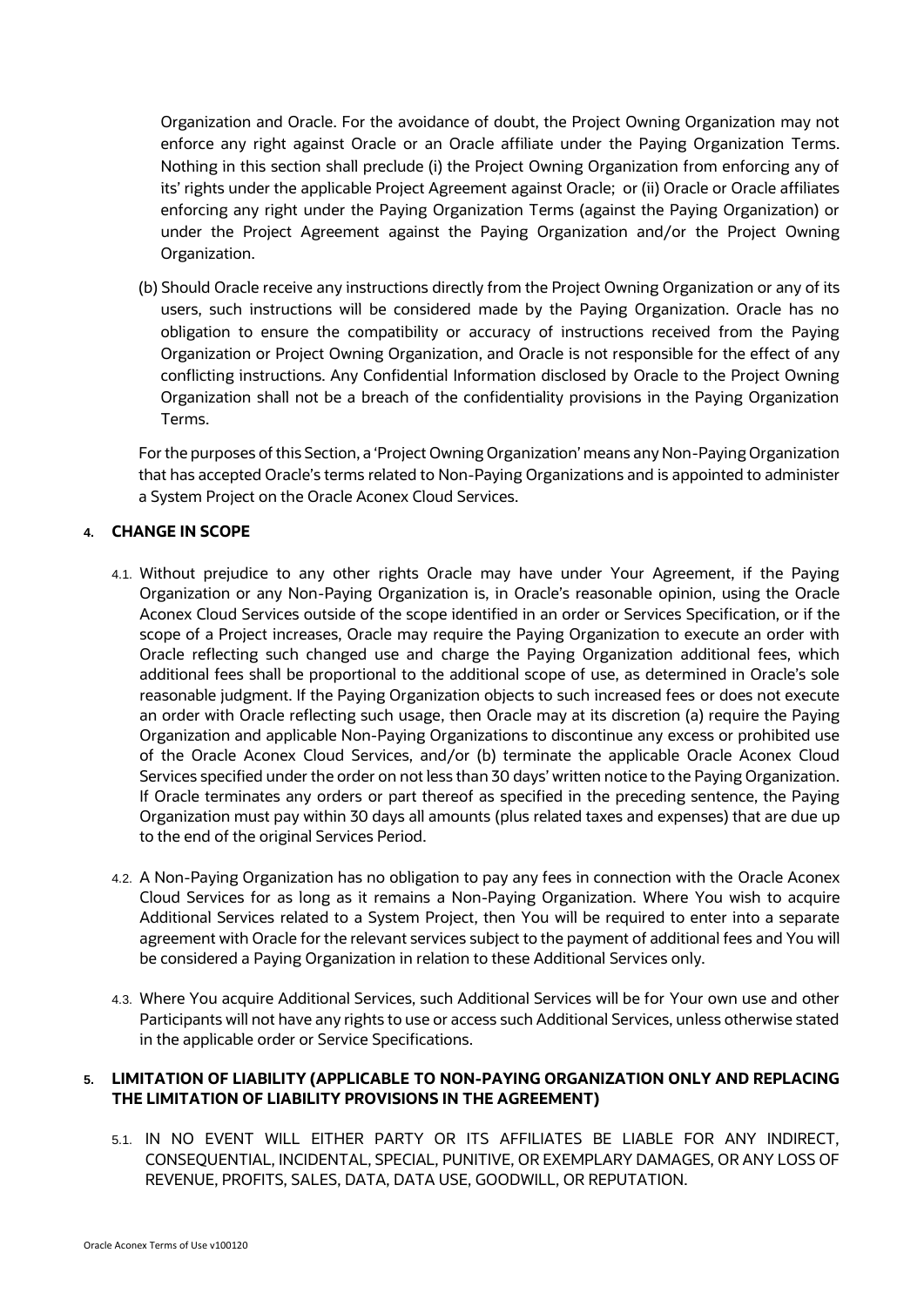- 5.2. THE PARTIES ACKNOWLDGE THAT ORACLE IS NOT RECEIVING ANY FEES FROM THE NON-PAYING ORGANIZATION RELATED TO THE ORACLE ACONEX CLOUD SERVICES OR ANY RELATED SERVICES OR OFFERINGS AND AS SUCH IN NO EVENT SHALL THE AGGREGATE LIABILITY OF ORACLE AND OUR AFFILIATES ARISING OUT OF OR RELATED TO THE SERVICES, ANY RELATED SERVICES OR OFFERINGS OR YOUR AGREEMENT, WHETHER IN CONTRACT, TORT, OR OTHERWISE, EXCEED \$1,000.
- 5.3. NOTHING IN THIS SECTION 5 SHALL BE DEEMED TO DISCLAIM OR LIMIT LIABILITY THAT CANNOT BE DISCLAIMED OR LIMITED UNDER THE APPLICABLE GOVERNING LAW REFERENCED IN YOUR AGREEMENT.

# **6. TERM AND TERMINATION (APPLICABLE TO NON-PAYING ORGANIZATION ONLY AND ARE IN ADDITION TO THE TERM AND TERMINATION PROVISIONS IN YOUR AGREEMENT)**

- 6.1. At any time during the Services Period, You shall have the right to terminate Your Agreement and cancel Your access to, and use of, the Oracle Aconex Cloud Services without cause by providing 14 days' written notice to Oracle.
- 6.2. Subject to Section 6.3 below, Oracle may terminate Your Agreement and cancel Your access to, and use of, the Services and/or System Project, on not less than 14 days' notice to You, if (i) the Paying Organization's right to receive the Services has been or will be terminated; or (ii) the Paying Organization requests that Oracle terminate Your access to a System Project under Section 3.4 above.
- 6.3. Oracle may suspend Your or Your Users' access to, or use of, the Services and/or a System Project if (i) the Paying Organization fails to pay Oracle any fees applicable to the Services under an order when due, and/or (ii) You provide incorrect information when registering on the Oracle Aconex Cloud Services. To the fullest extent permitted under the applicable law, we disclaim all liabilities arising from or related to such suspension.
- 6.4. In the event Your Agreement is terminated prior to the end of the Services Period or Your right to access and use the Services is cancelled, access by You and any of the Participants to 'Your Content', including content and data shared with You by other Participants through the Oracle Aconex Cloud Services, will be in accordance with the Oracle Hosting and Delivery Policies and the [Oracle Global](https://www.oracle.com/assets/gbu-cloud-services-pillar-0618-4492732.pdf)  [Business Unit Cloud Services Pillar Document](https://www.oracle.com/assets/gbu-cloud-services-pillar-0618-4492732.pdf) available on [http://www.oracle.com/us/corporate/contracts/cloud-services/index.html.](http://www.oracle.com/us/corporate/contracts/cloud-services/index.html)
- 6.5. Without prejudice to any other remedies Oracle may have under Your Agreement or otherwise, in the event Oracle terminates Your Agreement or any order related to the Services due to Your breach, Oracle reserves the right to disable or suspend Your access to the Services and/or terminate all Your Agreement(s) where You are a Non-Paying Organization. Any breach by You under an Agreement where You are a Non-Paying Organization or a Paying Organization will be considered a breach by You under all Your Agreements in Your capacity as a Non-Paying Organization.

## **7. ADDITIONAL PRIVACY PROVISIONS**

7.1. Subject to Section 7.2 below, at the end of the Services Period, Your Content will be retained in accordance with Oracle Hosting and Delivery Policies and the [Oracle Global Business Unit Cloud](https://www.oracle.com/assets/gbu-cloud-services-pillar-0618-4492732.pdf)  [Services Pillar Document](https://www.oracle.com/assets/gbu-cloud-services-pillar-0618-4492732.pdf) available on [http://www.oracle.com/us/corporate/contracts/cloud](http://www.oracle.com/us/corporate/contracts/cloud-services/index.html)[services/index.html,](http://www.oracle.com/us/corporate/contracts/cloud-services/index.html) and You acknowledge and agree that other Participants may continue to access Your Content after the termination or expiry of Your Agreement.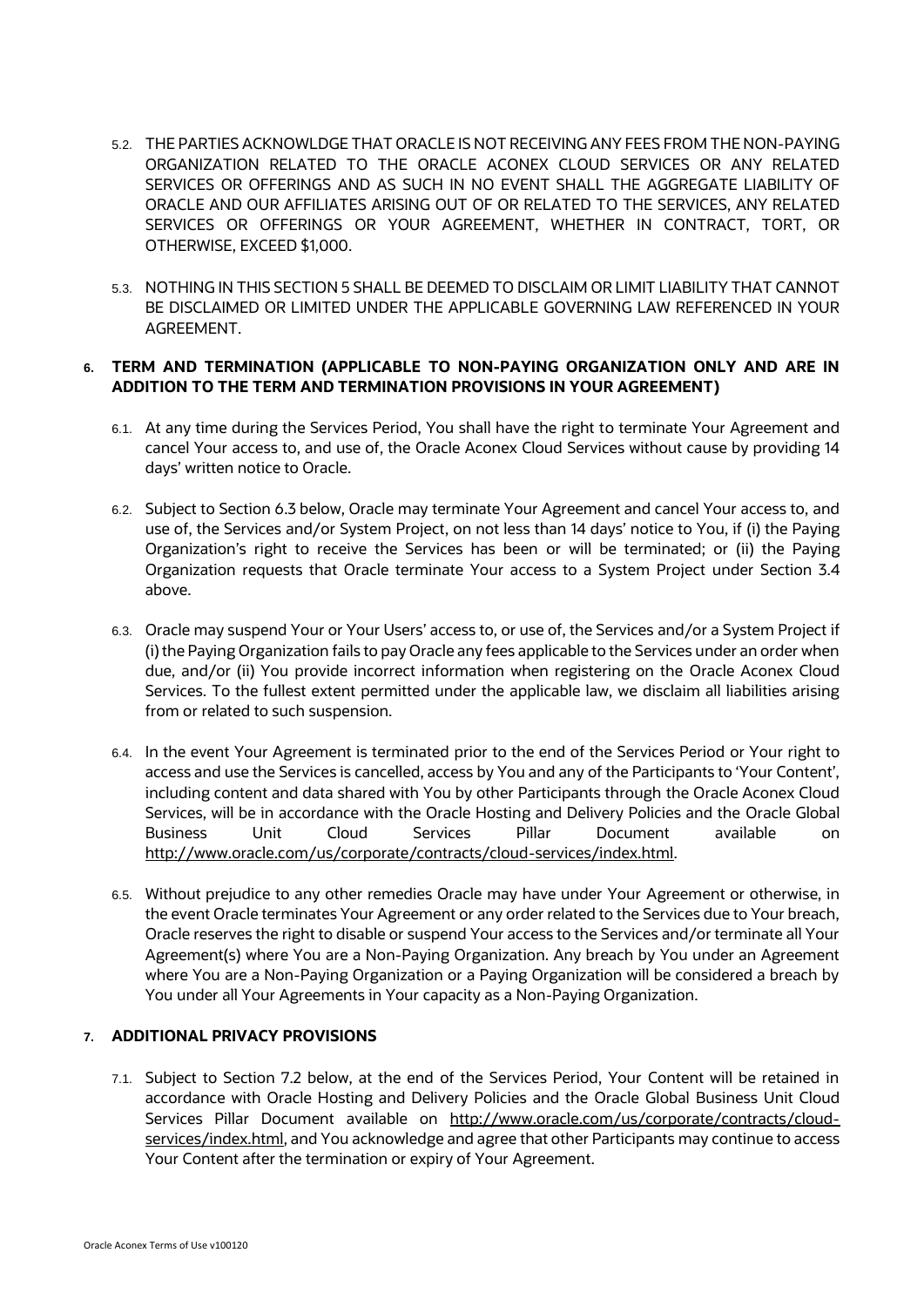- 7.2. Your Content (including Personal Information, as such term is defined in the applicable Data Processing Agreement) that You include in the 'Global Directory' may be accessible by all users of the Oracle Aconex Cloud Services, both within and outside of the System Project, for as long as You are registered on the Oracle Aconex Cloud Service. Oracle will process Personal Information in the Global Directory in accordance with the applicable Data Processing Agreement and You acknowledge and agree that all organizations listed in the Global Directory (whether Paying Organizations or Non-Paying Organizations) are joint Controllers of any Personal Information contained therein. For the purposes of this section, the 'Global Directory' means the index of Oracle Aconex Cloud Services' registered users within the same data centre location.
- 7.3. Subject to Section 7.4 below, the Paying Organization's applicable Data Processing Agreement shall apply to the processing by Oracle of Your and all other Participants' Personal Information as part of the Oracle Aconex Cloud Services. For the avoidance of doubt and other than as referenced in Section 7.4 below, any Data Processing Agreement referenced in that Non-Paying Organization's Agreement shall not apply to Oracle's processing of the Non-Paying Organization's Personal Information. You and the other Participants are the Controllers of the Personal Information Processed by Oracle under the Agreement and the Paying Organization's order. You and all the Participants are responsible for compliance with all obligations applicable to Controllers under Applicable Data Protection Law, in particular for justification of any transmission of Personal Information to Oracle (including providing any required notices and obtaining any required consents and/or authorizations, or otherwise securing an appropriate legal basis under Applicable Data Protection Law), and for any decisions and actions concerning the Processing of such Personal Information. You and Oracle agree and acknowledge that:

(a) Non-Paying Organizations shall exercise any rights under the Paying Organization's Data Processing Agreement (e.g., audit rights or deletion rights) only through the applicable Paying Organization that owns the applicable System Project, and all Non-Paying Organizations do not obtain any additional rights or claims separate and distinct from the Paying Organization's rights under the Paying Organization's Data Processing Agreement;

(b) Oracle retains the right to provide notices, under the applicable Paying Organization's Data Processing Agreement, to You and/or any of the other Participants, as applicable. In the event Oracle submits a notice to the Paying Organization, it is the Paying Organization's responsibility to pass on such notices to all Non-Paying Organizations participating in the applicable Project or System Project (including after the end of such Project), as appropriate.

(c) Each Non-Paying Organizations hereby consents and authorizes the Paying Organization, and the Paying Organization hereby accepts, that the Paying Organization is duly authorized by all the Non-Paying Organizations to execute or apply the Paying Organization's Data Processing Agreement on behalf of all Non-Paying Organizations associated with the Paying Organization's System Project. You acknowledge that Oracle will Process Personal Information under the applicable Paying Organization's Data Processing Agreement indistinctly of any such consents or authorizations and Oracle bears no responsibility or liability for the effect of any conflicting instructions received; and

(d) For the avoidance of doubt, the Paying Organization will not be liable for the Non-Paying Organizations' breach of their obligations under the Paying Organization's Data Processing Agreement. You are liable for Your breach of Your obligations under the Paying Organization's Data Processing Agreement and Oracle may bring a claim directly against You for any such breach.

7.4. If You are a Non-Active NPO that has never been invited or participated in a System Project, the Data Processing Agreement applicable to Your Project Agreement shall apply to Oracle's processing of Your Personal Information.